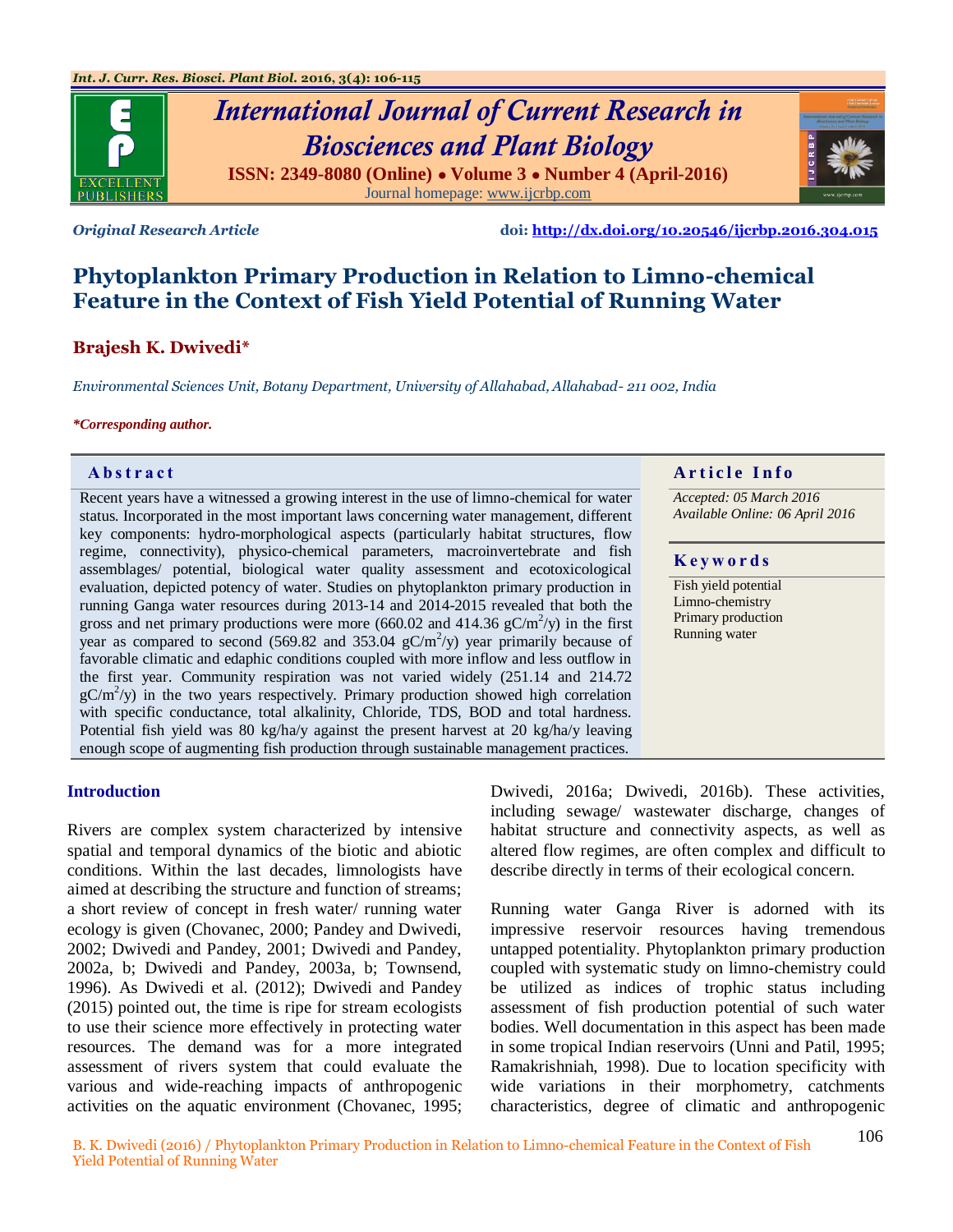interventions these water bodies are to be studied individually to unravel the problems related to fishing management. This investigation on primary production was made on 48 occasions in even months in emphasizing nature of productivity profiles in relation to limno-chemical features. Fish production efficiency of this reservoir was also out to formulate sound and sustainable management norms for development of this water esteem.

#### **Materials and methods**

#### **Study area**

The study covers stretch of river Ganga from Rasoolabad Ghat, Daraganj Ghat, Ram Ghat, Sangam and Chhatnag Ghat location of Allahabad city areas.

**Rasoolabad Ghat** - This sampling site is situated at upstream where the river enters into the domain of city of Allahabad. The sources of pollution at this site are cremation, disposal of untreated sewage, washing of clothes, agricultural runoff and temple's solid waste disposal etc.

*Daraganj Ghat*: It is situated at downstream of Rasoolabad Ghat, on the left bank of the river. This site is known for having big and glorious temples on its bank. Many drains like Salori drain, Govindpur drain, and Mori drain find their way directly near to this site. Other sources of pollution at this site are cattle wallowing, agricultural runoff, mass bathing, dhobi ghat and flower offerings etc.

*Ram Ghat*: This site is situated at downstream of DaraganjGhat, on the left bank of the river. This site is also known for having many big temples. The main sources of pollutionat this site are open drains carrying untreated domestic sewage from Jhunsi area, religious fairs on its bank, garlands and flower offerings.

*Sangam*: This site is situated at the confluence point of River Yamuna, Ganga and invisible Saraswati. Because of this rare occurrence, this site is known for the huge fair '*KumbhMela'* organized every year due to it's great religious value. People from all over the world come here to have a holy dip. Main source of pollution at this site are mass bathing, flower offerings, cremation activities and religious fairs.

*Chhatnag Ghat*: At this site river leaves the city and carries water of both the rivers Yamuna and Ganga. This site is situated at the downstream of river Ganga after the *Sangam.* This site is also used as the crematorial ground. Cattle wallowing are a common picture here. This site also receives untreated sewage and agricultural run-off.



**Fig. 1:** Map showing five sites along the Ganga River in Allahabad city. Site 1-Rasoolabad Ghat, Site 2- Daraganj Ghat, Site 3- Ram Ghat, Site 4-Sangam and Site 5-Chhatnag Ghat.

#### **Methods**

The experiment involved monthly in situ measurement of primary production for two consecutive years, from August 2013 to July 2014 (first year) and August 2014 to July 2015 (Second year) following Vollenweider (1969) using light and dark bottles. Five sites were selected in the River Ganga of both side (Left- Jhunsi adjoining and Right- Daraganj adjoining), (Fig. 1). The bottles were incubated for 4 h between 10.00 and 14.00 hours. Dissolved oxygen was estimated immediately after exposure by Winkler's method. Average hourly rates were multiplied by the hours of sunshine to get the daily rates. Estimation of per unit surface area for primary production as well as community respiration was made by integrating the values obtained at different depths of the water column starting from immediate subsurface followed by 1 m, 2 m, 3 m and 4 m below from the surface. Annual measurements were calculated by sunning up the monthly values and phyisco-chemical features of water were determined as per standard methods (APHA).

#### **Results and discussion**

#### **Environmental character**

The water channels (river) started filling by the end of June or early July due to rains in reaching its maximum water level of 29.00 m by the end of August and early September. Water level was not stabilized in subsequent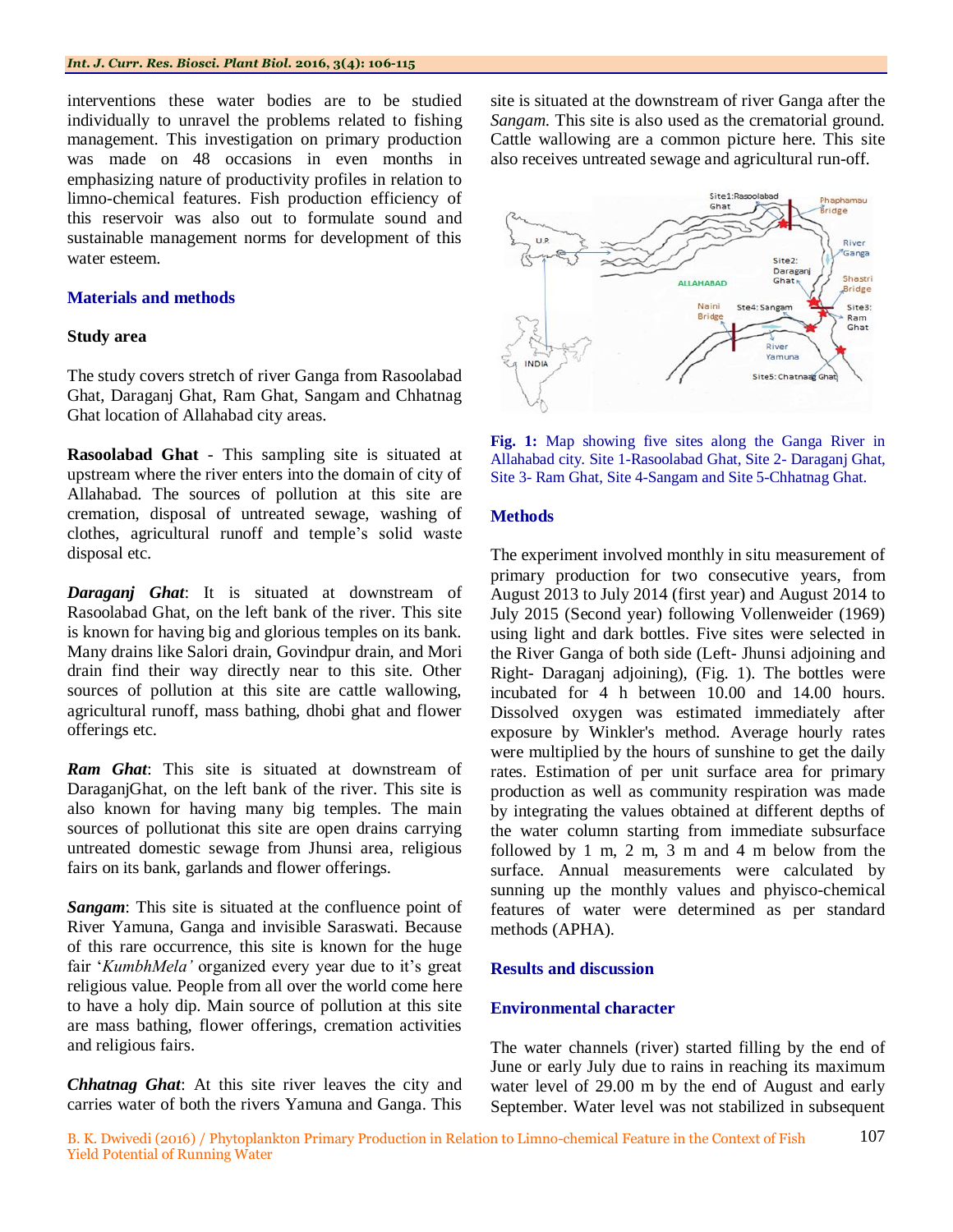post- monsoon months due to heavy draw down by irrigation project as well as through irrigation canal.

The water channel received lesser inflow  $(1600.08x10^6)$  $\text{m}^3$ ) in the second year as compared to favorable inflow  $(2311.27 \times 10^6 \text{m}^3)$  in the first year when water level touched the FRL (Fig.1a). Water temperature at the surface varied sinusoidally ranging between 32.0°C with summer high and monsoon/winter low. Transparency showed clear seasonality due to erratic rainfall in the second year and gravelly soil character in the catchment (Fig.1b). Secchi disc depth recorded minimum at 1.05m and maximum at 2.64 m with an overall mean at 2.04 m. Thus the euphotic zone extended between 3.0 and 6.0 m. Moderately rich electrolyte (Mean specific conductance; 196.60 uS/cm) with pH (8.07), total alkalinity (mean: 168.46), total hardness (mean118.55), chloride (mean 27.49), TDS (mean 216.83), DO (mean6.4) and BOD (mean9.41 mg/l) were characteristics of this water channel (Table 1) and encountering with nutrients with reference to seasonal variations (Figs. 2 to 10). The nutrient regime and hydrological status were depicted moderate with the enrichment observed during monsoon as well as in some summer months signifying moderate productivity of this water channel.

### **Primary production**

#### **Gross primary production (GPP)**

Vertical profile of gross primary production showed marked monthly fluctuation at all the site with single or bimodal peak. Single peak was observed in 2013-14 during September, December, January, March and June; single but extended peak was noticed in February, November, May and July. One the contrary, dichotomous profiles with more than one maxima were common in August, September, October, January April, May, June and July. With some modifications, the vertical depth profiles in 2013-14 with single peak was noticed only in February; single but extended peak was more prominent in September, November, December, January and February. Dichotomous profiles with more than one maxima were found in August, September, October, December, January and March (Table 2).

Sub surface maxima occurred in most cases (41 out of 48) at 1.0 and 3.0 m depth, and 2.0 and 3.0 m depth from the surface in the first and second year respectively suggesting evidence of surface photo inhibition as also observed by Dokulil et al. (1988). Same was also true in case of Manchanbele reservoir (MBR), CB reservoir,

near Bangalore, Karnataka where sub-surface maxima were encountered in 17 out of 26 experiments (Krishna Rao et al., 1999). Some of the depth profiles were characterized by lower production per unit area and some were with extended area having substantial production per unit area. Thus, hourly integrated gross production  $(\Sigma A)$  (mgC/m<sup>2</sup>/h) exhibited wide variations from August to July to the tune of 148 and 298.22 mg (mean: 230.98) and, 164.99 and 291.9 mg (mean: 194.83) in the first and second year respectively. The daily integral production  $(\sum \text{A})$  (mgC/m<sup>2</sup>/d) fluctuated between 1198 and 2389 and, 1318 and 2342 mg in the first and second year respectively with an annual mean of 1855 and 1565 mg in those two years respectively.

Thus, there was change in the shape of the vertical profiles encountered during first and second year. In the first year, the profiles were characterized by higher production per unit area in contract to lower production per unit area in the second year with the absence of marked maxima and truncated distribution (as depicted from Fig. 11a) when the reservoir received poor inflow.

Gross primary production exhibited distinct seasonality with increasing trend during post-monsoon months (October-January) in both the years and troughs in monsoon (August-September) and early pre-monsoon (April-May) periods. Temporal changes of primary production in tropical lakes as designed Melack (1976) are water channels were showed (i) well defined seasonal fluctuations caused by rains or vertical mixing, (ii) narrow seasonality and (iii) abrupt changes with narrow seasonality. Though, Indian reservoirs exhibiting all the three patterns of production. Ganga River showed the first type where low photosynthetic rate were observed in monsoon as influenced by rain with the dilution of nutrients and in early pre-monsoon with low phytoplankton density due to low nutrient content. The temporal and spatial variation in Amax, the light saturated rate of photosynthesis, which is an indicator of the capacity of a water bodies are to produce and sustain algae (Westlake, 1980). In the 1st year, Amax maintained markedly and consistently higher rate than the second year, probably due to higher algal biomass in the first year. The maximum values of Amax  $(mgC/m^3/h)$ were recorded in June in first year were 110.50 and 102.93 in Jhunsi adjoining (JA) and Daraganj adjoining (DA), respectively coinciding with the highest plankton density (Singh and Das, 2002) in this month. In the second year, Amax was maximum in June at the DA (93.75) and January at the JA (75.00).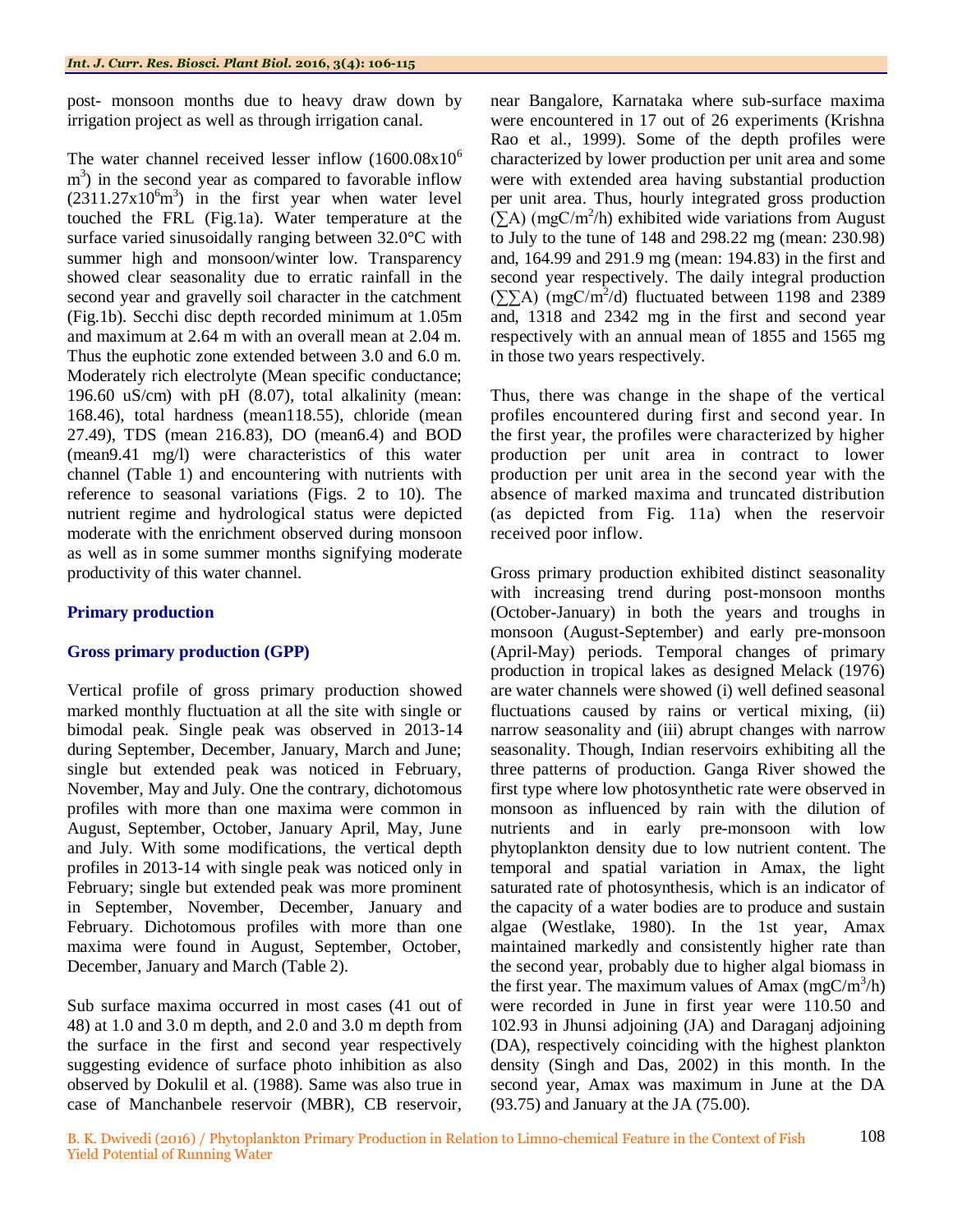#### *Int. J. Curr. Res. Biosci. Plant Biol.* **2016, 3(4): 106-115**

| <b>Parameter</b>                      | Site 1: Rasoolabad<br>Ghat |       |                         | Site2: Daraganj Ghat Site3: Ram Ghat |                   |                        |       | Site4:Sangam                                    |      |                               | <b>Site5: Chhatnag Ghat</b> |       |       | Avg. <sub>±</sub> SD | <b>Permissible</b> | <b>Standards</b>            |             |                     |
|---------------------------------------|----------------------------|-------|-------------------------|--------------------------------------|-------------------|------------------------|-------|-------------------------------------------------|------|-------------------------------|-----------------------------|-------|-------|----------------------|--------------------|-----------------------------|-------------|---------------------|
|                                       | S                          | R.    | W                       | S                                    | R                 | W                      | S     | R                                               | W    | S                             | R.                          | W     | S     | R                    | W                  |                             | limit       |                     |
| Temp.(°C)                             | 31.3                       | 28.6  | 26.2                    | 32.5                                 | 28.5              | 25.7                   | 30.8  | 27.6                                            | 24.6 | 30.9                          | 25.2                        | 24.2  | 31.2  | 27.5                 | 25.7               | $28.03 \pm 2.66$            |             |                     |
| pH                                    | 8.8                        | 7.6   | 8.2                     | 8.2                                  | 7.5               | 8.0                    | 8.5   | 7.4                                             | 8.1  | 8.7                           | 7.5                         | 8.4   | 8.2   | 7.6                  | 8.3                | $8.07 + 0.44$               | $6.5 - 8.5$ | USPHS <sup>15</sup> |
| $EC(\mu mho-cm^{-1})$ 220.6 296.0 197 |                            |       |                         | 188.7                                | 278               | 145.9                  | 129.9 |                                                 |      | 245.6 119.2 129.3 256.3 100.6 |                             |       |       | 147.9 249.65 122.7   |                    | $188.49 + 63.0$             | 300         | <b>USPHS</b>        |
| DO(mg/L)                              | 4.7                        | 5.7   | 6.05                    | 6.0                                  | 6.4               | 7.0                    | 6.3   | 6.9                                             | 7.1  | 5.4                           | 6.1                         | 7.9   | 6.9   | 7.1                  | 7.5                | $6.47 \pm 0.82$             | $4.0 - 6.0$ | <b>USPHS</b>        |
| BOD(mg/L)                             | 12.6                       | 11.9  | 9.2                     | 10.4                                 | 8.7               | 7.8                    | 10.1  | 9.2                                             | 8.7  | 10.2                          | 8.9                         | 8.6   | 9.4   | 8.4                  | 7.0                | $9.41 \pm 1.41$             | 5.0         | <b>USPHS</b>        |
| COD(mg/L)                             | 22.5                       | 19.5  | 18.2                    | 16.2                                 | 15.7              | 13.5                   | 16.9  | 15.4                                            | 14.8 | 15.6                          | 14.3                        | 12.7  | 11.9  | 11.1                 | 10.9               | $15.28 \pm 3.07$            | 4.0         | <b>USPHS</b>        |
| TH(mg/L)                              |                            |       | 183.0 177.2 112.0 199.4 |                                      |                   | 163.7 127.4 114.6 96.5 |       |                                                 | 89.6 | 101.3 92.7                    |                             | 67.9  | 99.6  | 83.2                 | 70.2               | $118.55 + 40.9$             | 500         | WHO <sup>16</sup>   |
| TA(mg/L)                              | 189.3                      | 154.9 |                         |                                      | 176.2 169.6 150.7 |                        |       | 161.2 180.3 152.9 164.7                         |      | 185                           | 154.7                       | 182.7 |       | 167.5 157.8          |                    | $179.4$ $168.46 \pm 12.5$ - |             |                     |
| $CI^{(mg/L)}$                         | 60.8                       | 12.6  | 27.6                    | 54.2                                 | 11.6              | 22.2                   | 47.2  | 10.9                                            | 19.0 | 51.13 11.5                    |                             | 21.1  | 33.7  | 10.9 <sup>°</sup>    | 17.9               | $27.49 \pm 16.97$           | 250         | <b>USPHS</b>        |
| TDS(mg/L)                             |                            |       |                         |                                      |                   |                        |       | 237.0 245.0 230.0 220.0 225.0 218.0 202.0 214.0 |      | 196.0 228.0 212.0 201.0       |                             |       | 215.0 | 199.0                |                    | 210.5 216.83±13.84 500      |             | <b>USPHS</b>        |

| Table 1. Site wise results of the physico-chemical parameters of river Ganga at Allahabad city (During 2013 June, 2013- May, 2015). |  |  |  |  |  |  |  |
|-------------------------------------------------------------------------------------------------------------------------------------|--|--|--|--|--|--|--|
|-------------------------------------------------------------------------------------------------------------------------------------|--|--|--|--|--|--|--|

Table 2. Some selected production profile with depth in Ganga River at Allahabad city: Gross Primary Production (mgC/m<sup>2</sup>/h).

| <u>ັ</u><br>$\overline{\phantom{a}}$<br>$(2013-14)$ |                          |                          |        |        |        |  |  |  |  |  |
|-----------------------------------------------------|--------------------------|--------------------------|--------|--------|--------|--|--|--|--|--|
| <b>Depth</b>                                        | Site-1                   | Site-2                   | Site-3 | Site-4 | Site-5 |  |  |  |  |  |
|                                                     | 20                       | 28                       | 32     | 48     | 55     |  |  |  |  |  |
|                                                     | 24                       | 45                       | 40     | 38     | 75     |  |  |  |  |  |
|                                                     | 40                       | 45                       | 45     | 44     | 50     |  |  |  |  |  |
|                                                     | 22                       | 35                       | 55     | 58     | 38     |  |  |  |  |  |
|                                                     | 18                       | 25                       | 24     | 24     | 38     |  |  |  |  |  |
| $\circ$                                             | $\overline{\phantom{0}}$ | $\overline{\phantom{a}}$ |        |        |        |  |  |  |  |  |
| $(2014-15)$                                         |                          |                          |        |        |        |  |  |  |  |  |
| <b>Depth</b>                                        | Site-1                   | Site-2                   | Site-3 | Site-4 | Site-5 |  |  |  |  |  |
|                                                     | 40                       | 44                       | 46     | 40     | 40     |  |  |  |  |  |
|                                                     | 45                       | 38                       | 40     | 64     | 45     |  |  |  |  |  |
|                                                     | 74                       | 42                       | 48     | 40     | 38     |  |  |  |  |  |
|                                                     | 42                       | 44                       | 42     | 60     | 63     |  |  |  |  |  |
|                                                     | 22                       | 38                       | 40     | 12     | 42     |  |  |  |  |  |
| C.                                                  |                          |                          |        |        |        |  |  |  |  |  |

B. K. Dwivedi (2016) / Phytoplankton Primary Production in Relation to Limno-chemical Feature in the Context of Fish Yield Potential of Running Water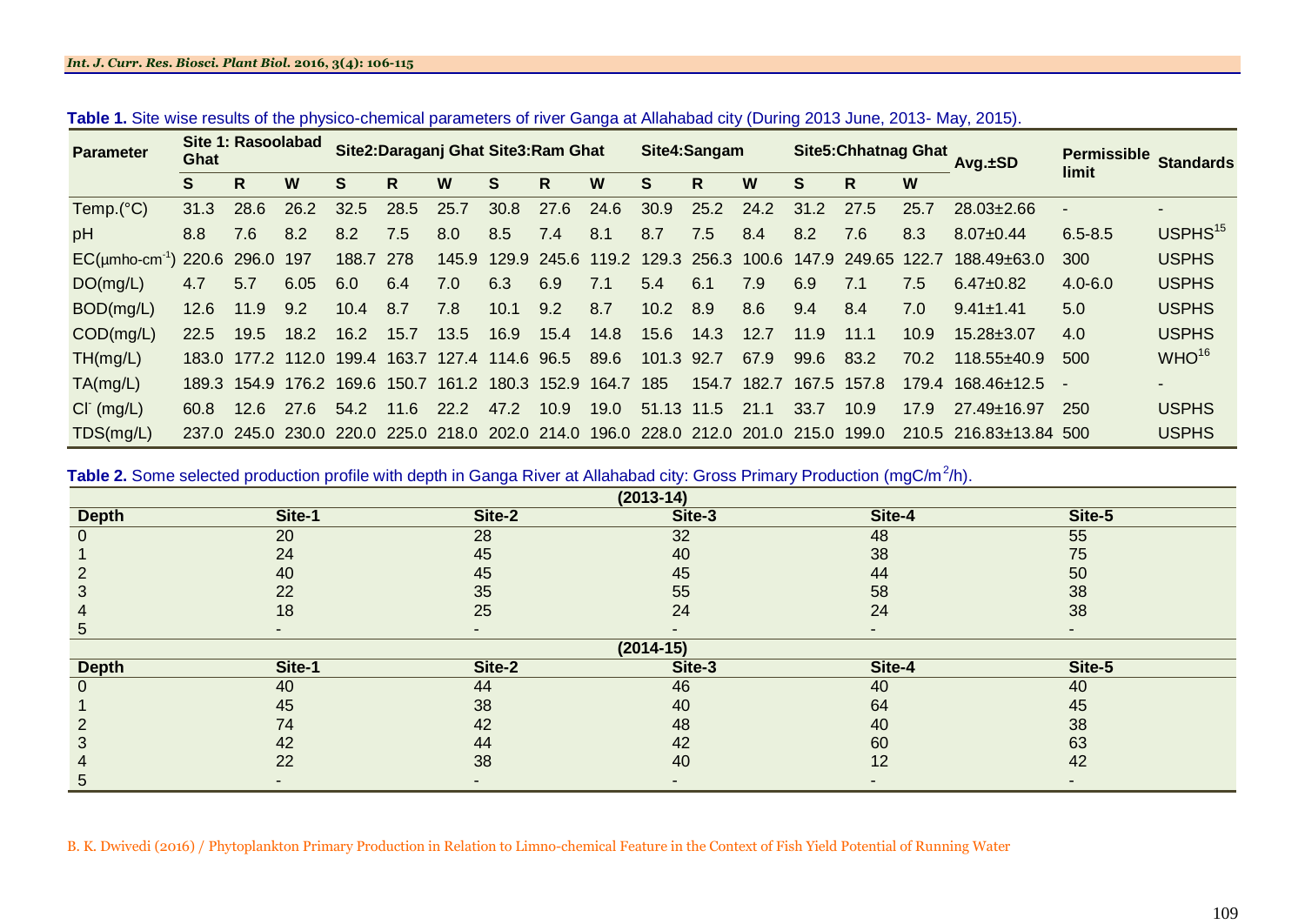|         |            | GPP    | <b>NPP</b> | $\mathbb{C}\mathbf{R}$ |
|---------|------------|--------|------------|------------------------|
| 2013-14 | $gC/m^2/y$ | 660.02 | 414.36     | 251.14                 |
| 2014-15 | $gC/m^2/y$ | 569.82 | 353.04     | 214.72                 |

**Table 3.** Annual primary production and community respiration in Ganga River.



B. K. Dwivedi (2016) / Phytoplankton Primary Production in Relation to Limno-chemical Feature in the Context of Fish Yield Potential of Running Water 110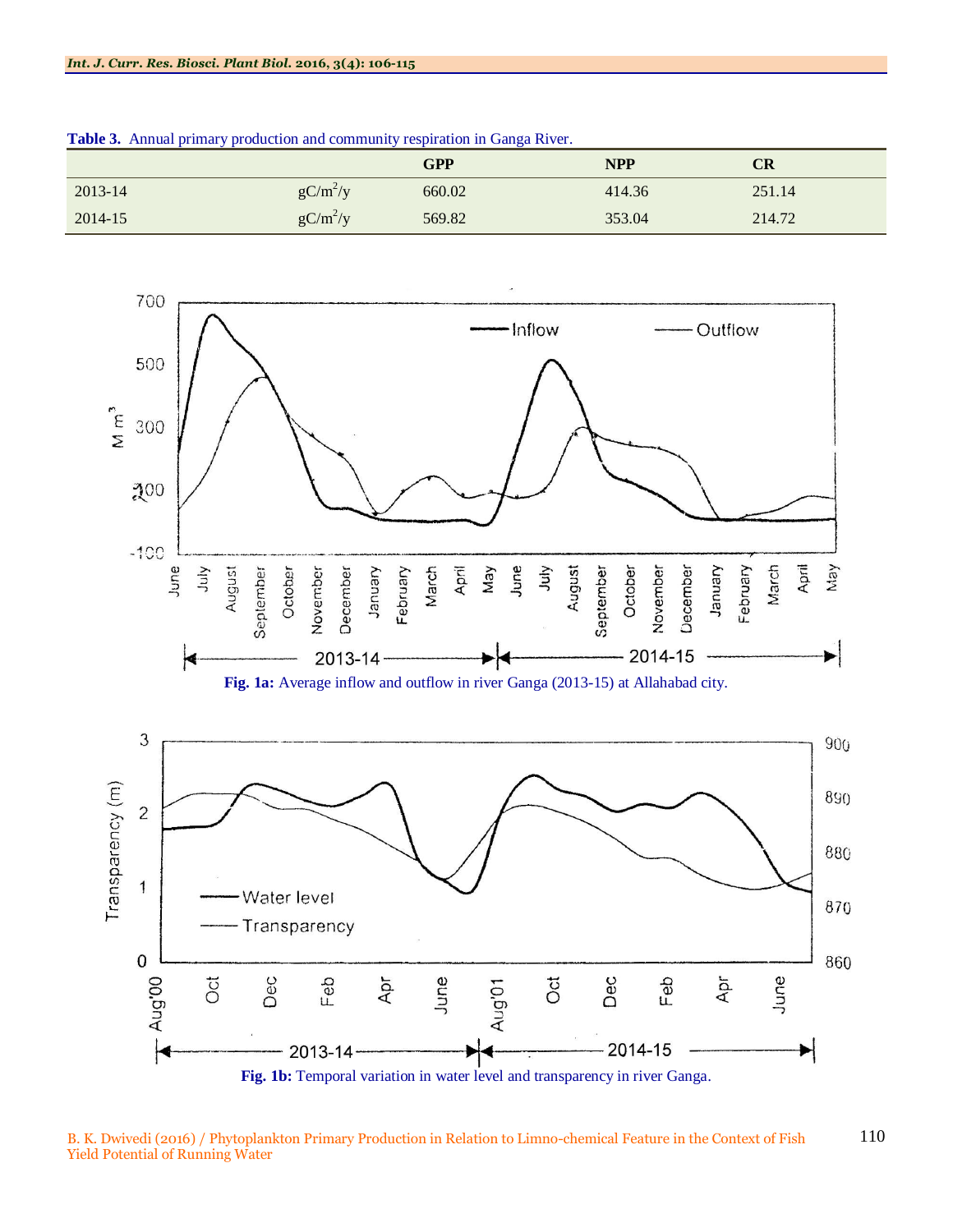

June, 2013- May, 2015).

B. K. Dwivedi (2016) / Phytoplankton Primary Production in Relation to Limno-chemical Feature in the Context of Fish Yield Potential of Running Water 111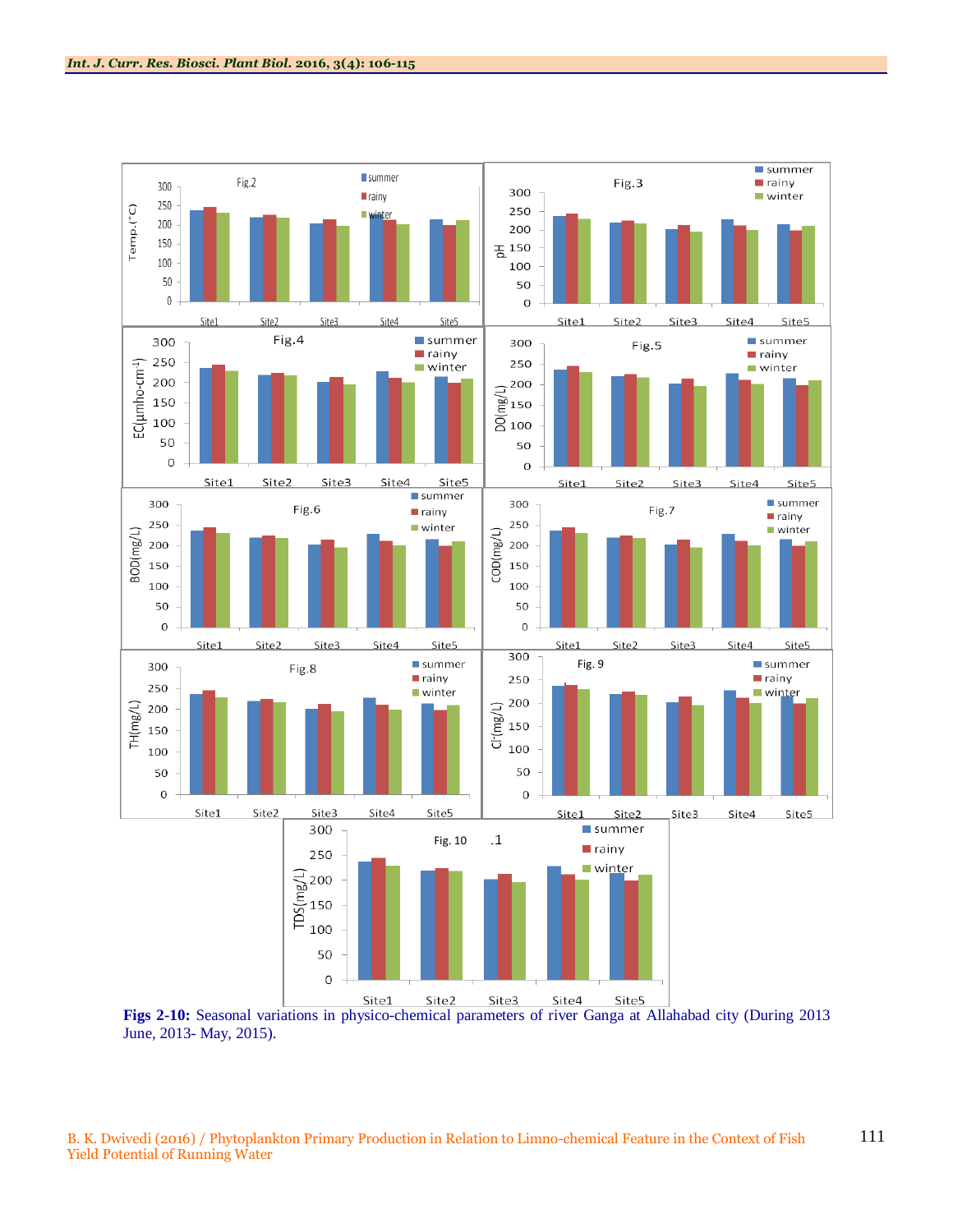

**Fig. 11:** Temporal variations of GPP, NPP, P:R and Amax in river Ganga at Allahabad city (Left- Jhunsi adjoining site, Right-Daraganj adjoining).

B. K. Dwivedi (2016) / Phytoplankton Primary Production in Relation to Limno-chemical Feature in the Context of Fish Yield Potential of Running Water 112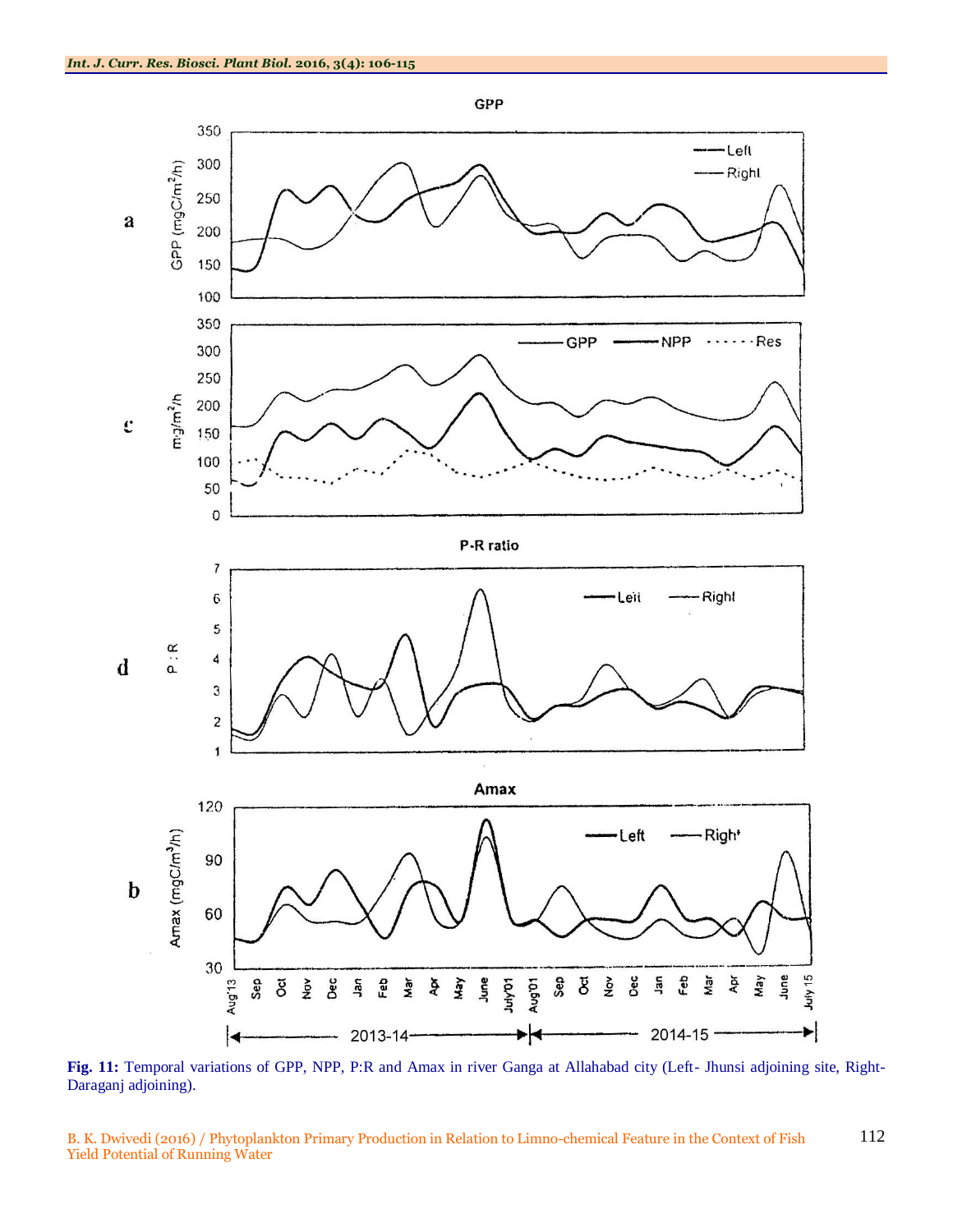#### **Net primary production (NPP)**

The average hourly net primary production  $(mgC/m^2/h)$  varied widely from 61.9 to 221.9 and 89 to 160 in the first and second year respectively and was distributed over a much narrower depth than gross production. The average annual net production was 144.92 and 120.98 mgC/m<sup>2</sup>/h in the first and second year respectively (Fig. 11c).

#### **Community respiration (CR)**

The rates of respiration in the euphotic zone were in higher side during August, September, January (DA), March (DA), April and May (JA) in the first year and August, January, April and June (DA) in second year. The average CR was higher in the first year  $(86.66 \text{mgC/m}^2/h)$  as compared to second year (73.95)  $mgC/m^2/h$ ) (Fig. 11c). The community respiration rate at site-5 reservoir signifies the dominance of autorophic food chain rather than heterotrophic one (Singh and Das, 2002).

#### **P-R ratio**

Odum (1956) designed the idea of determining P-R ratio in order to define a community type and also the concept of autotrophy and heterotrophy. The P-R ratio fluctuated widely to the tune of 1.6 to 4.2 in 2013-14 than the second year 2.0 to 3.3. The ratio varied greatly with seasons, higher values in post-monsoon and late summer (Fig. 11d). The trough in monsoon was due to dilution effect of nutrients getting reflected in the low phytoplankton density. Same was true in early pre-monsoon also with low population of phytoplankton community (Singh and Das, 2002). In productive waters P-R ratio remains low. In this study, the annual mean of this ration was around 2.6, suggesting that the water body was moderately productive.

#### **Annual primary production and energy transformation**

Data on annual primary production (Table 3) computed from the average daily rates indicated that both GPP and NPP varied greatly in both the years. The values were  $660.02$  and  $414.36$  gC/m<sup>2</sup>/y in the first year and 569.82 & 353.04  $gC/m^2/y$  in the second year. Energy in the form of photosynthetic primary

production was estimated to be  $66.17 \times 10^6$  and  $56.98x10^6$  Kcal/ha/y in this river channel with assimilation efficiencies 61.98% and 61.91% in 2013- 14 and 2014-15 respectively.

#### **Fish production potential**

The very basis of water channel management for augmenting fish production sustainably is to predict fish yield potential. Several indices have been proposed time to time to correlate fish yield to physical, chemical as well as biological feature (Henderson, 1973; Shiddamallayya and Pratima, 2008). However, each model has its own limitation in prediction in a particular situation (DeSilva, 1992). Mc Connel et al. (1977) found the conversion efficiency from GPP to fish yield in the range between 0.1 and 1.6% in natural waters. At present, in river Ganga, with provisional management, the maximum fish harvest was 20 kg/ha/y amounting a total of 70 t of fish catch annually.

The yield potential estimated through GPP provides a fairly dependable limnological guide to fish productivity in Indian reservoirs. The targeted potential fish yield (TPFY) estimated through Melack's model (Melack, 1976), MDI (Ramakrishniah, 1990) and biomass calculations (Waldichuk, 1958) were 36, 25 and 140 kg/ha/y respectively. Assuming a judicial conversion efficiency of 0.2% GPP, the TPFY of river Ganga would be around 80 kg/ha. Fish conversion efficiency from GPP based on present landings of fish would have given the real conversion efficiency of the target water bodies. At present 20% of TPFY is being harvested from Ganga River. So, there is still enough scope of increasing fish production even up to 55-65% of TPFY, which could be achieved easily through scientific management norms.

#### **Conflict of interest statement**

Author declares that they have no conflict of interest.

#### **Acknowledgement**

The author is extremely grateful to the Co-ordinator, Environmental Science Unit, Botany Department, University of Allahabad, for the support and encouragement during the course of this work.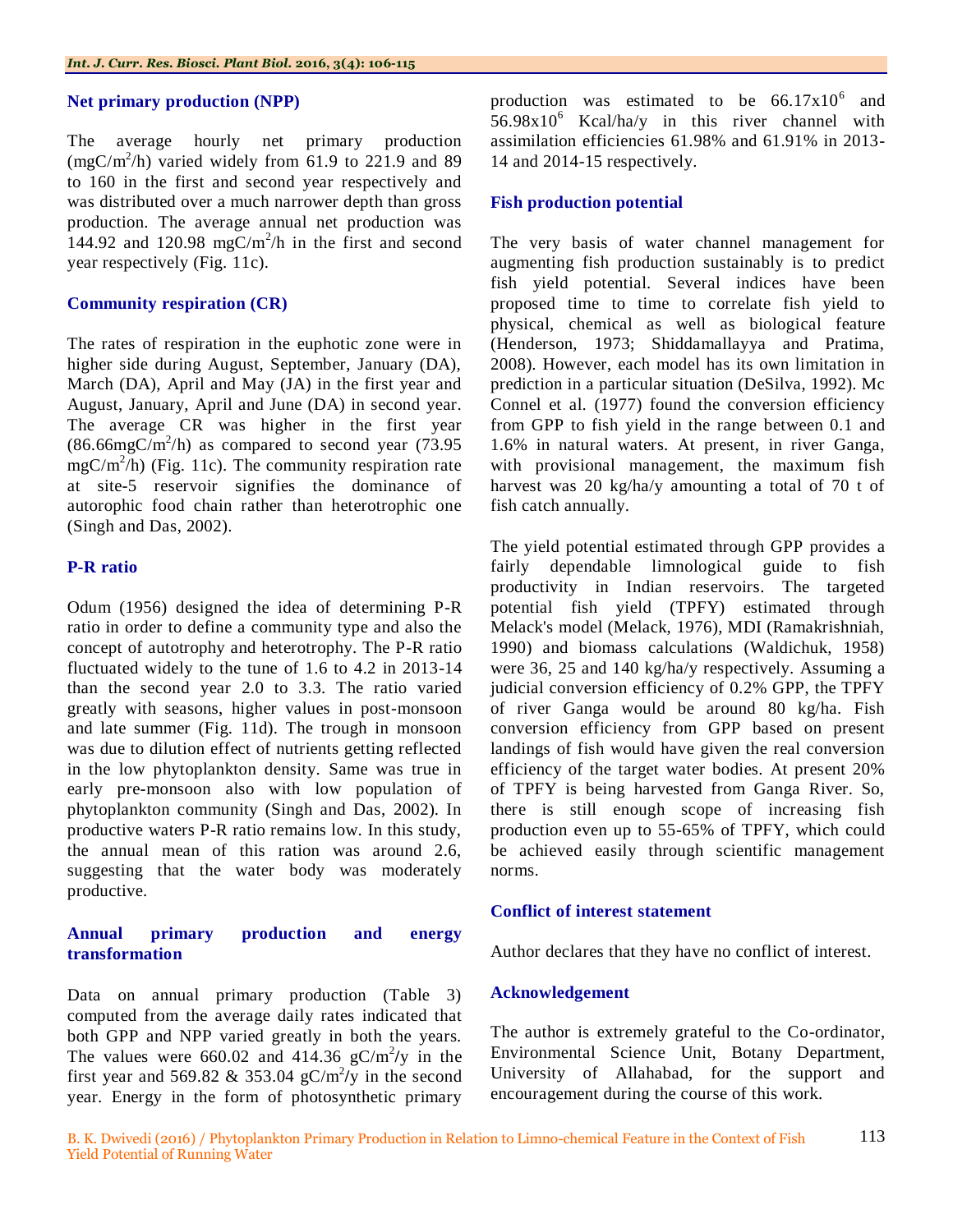#### **References**

- APHA, AWWA and WPCT, 2007. Standard Methods for Examination of Waste Water.  $21<sup>st</sup>$  Edn. American Public Health Association Waterworks Association and Water Pollution Control Fedration, New York.
- Chovanec, A., Jager, P., Jungwirth, M., Koller-Kreimel, V., Moog, O., Muhar, S., Schmutz, S. 2000. The Austrian way of assessing the ecological integrity of running waters: A contribution to the EU Water Framework Directive. Hydrobiologia. 422/423, pp. 445-452.
- De Silva, S.S., 1992. In reservoir Fisheries of Asia. (Ed.: DeSilva, S.S.). IDRC, Canada. p.12.
- Dokulil, M., Bauer, K and Silva, E. L., 1983. In: Limnology of Parakrama Samudra, Sri Lanka- A Case Study of an Ancient Man-made Lake in Tropics (Ed.: Schiemer). Den. Hydrobiol. p.12 and p.85.
- Dwivedi, B.K., Pandey, G.C., 2001. Seasonal dynamics of cyan bacterial toxin producing algal species of two water ponds. Aquacult. 2, 141-146.
- Dwivedi, B.K., Pandey, G.C., 2002a. Physico-chemical factors and algal diversity of two ponds (Girija Kund and Maqubara pond) Faizabad. Poll. Res. 21(3), 365- 374.
- Dwivedi, B.K., Pandey, G.C., 2002b. Length-weight relationship and relative condition factors of *Labeo rohita* and *Catla catla* in cyanotoxin environment and its mitigation through photosynthetic bacteria. Proc. Zool. Soc. India. 1, 9-16.
- Dwivedi, B.K., Pandey, G.C., 2003a. Complex dynamics of toxin producing algal species and primary productivity in two water ponds of Faizabad. Env. Biol. 24(1), 55-61.
- Dwivedi, B.K., Pandey, G.C., 2003b. An approach to improve water quality through photosynthetic bacteria. Nature Environ. Poll. Technol. 2(2), 145-152.
- Dwivedi, B.K., Tiwari, S.P., Prihar, D.K., 2012. Biological surveillance of running water at Allahabad city. Bioherald 2(1), 35-40.
- Dwivedi, B.K., Pandey, G.C., 2015. Hydrochemical assesssment of the pollutants in ground waters of Allahabad city. Adv. Res. Technol. 3(4), 26-35.
- Dwivedi, B.K., 2016a. Occurrence of cyanotoxins and their removal by oxygen evolving bacteria with implication to fish productivity. Int. J. Curr. Microbiol. Appl. Sci. 5(3), 36-47.
- Dwivedi, B.K., 2016b. Ecological integrity of river water quality: in relation to primary productivity and cyanotoxin occurrence. Adv. Res. Biol Sci. 3(3), 24-34.
- Henderson, H.E., Ryder, R. A., Kudhongania, A. W., 1973. Assessing fishery potentials of lakes and reservoirs. J. Fish. Res. Bd. Can. 30, 2000-2009.
- Krishna Rao, D.S., Das, A.K., Kartikeyan, M., Ramakrishniah, M., 1999. Ecofriendly management of resources for doubling fish production- strategies for  $21<sup>st</sup>$  century. Proc. National Seminar (Eds.: Sinha, M., Kumar, D., Kathiha, P.), 22-23 December, 1999, IFSI, Barrackpore. p.1.
- Krishna Rao, D.S., Shakuntla, K., 1999. Phytoplankton primary production and fish production potential of Neligudda reservoir (Bangalore, south India). Proc,Nat.Acad. Sci.69 (B, III & IV), 283-297.
- Mateos, M.T., Carcedo, S.G., 1988. Influence of heavy metals on soil oxidoreductase. Biol. Agric. Horticul. 5, 135-142.
- McConnel, W. J., Lewis S, Olsen, J.E., 1977. Gross photosynthesis as an estimator of potential fish production. Trans. Am. Fish. Soc. 106, 417-423.
- Melack, J.M., 1976. Primary productivity and fish yields in tropical lakes. Transact. Amer. Fish. Soc. 105, 575-580.
- Odum, H.T., 1956. Primary production in flowing waters. Limnol. Oceanogr. 1(2), 102-117.
- Padey, G.C., Dwivedi, B.K., 2002. The toxins of cyanobacteria: Emerging water quality problem. In: Ecology of Polluted Water (Ed.: Kumar). Asish Publishing House, New Delhi. pp.395-405.
- Ramkrishniah, M., 1990. In Morpho-drainage Index, a fish yield predictor for Indian reservoir. Paper presented at the 2<sup>nd</sup> Asian Reservoir Workshop (Ed.: Hang Zhou). P.R. China.
- Ramkrishniah, M., Krishna Rao, D.S., Sukumaran, P.K., Das, A.K., 2000. Ecology and fish yield potential of selected reservoir of Karnataka. Bull. No. 94, CIFRI, Barrackpore, West Bengal. p.41.
- Shiddamallayya, N., Pratima, M., 2008. Impact of domestic sewage on fresh water body. J. Environ. Biol. 29(3), 303-308.
- Singh, D. N., Das, A. K., 2002. Proc. Seventy second Annual Session, National Science Academy of Sciences, India, 25-27 October, NEHU, Shilong, Abstract no. 37.
- Townsend, C., 1996. Concept in river ecology: pattern and process in the catchment hierarchy. Arch. Hydrobiol. Suppl. 113, Large Rivers. 10, 3-21.
- Unni, K.S., Patil, M.K., 1995. Thermal stratification, eutrophication and primary production in a central Indian reservoir. In: Tropical Limnology (Eds.: Timotius, K. H., Gottenboth, F.). pp.291-229.